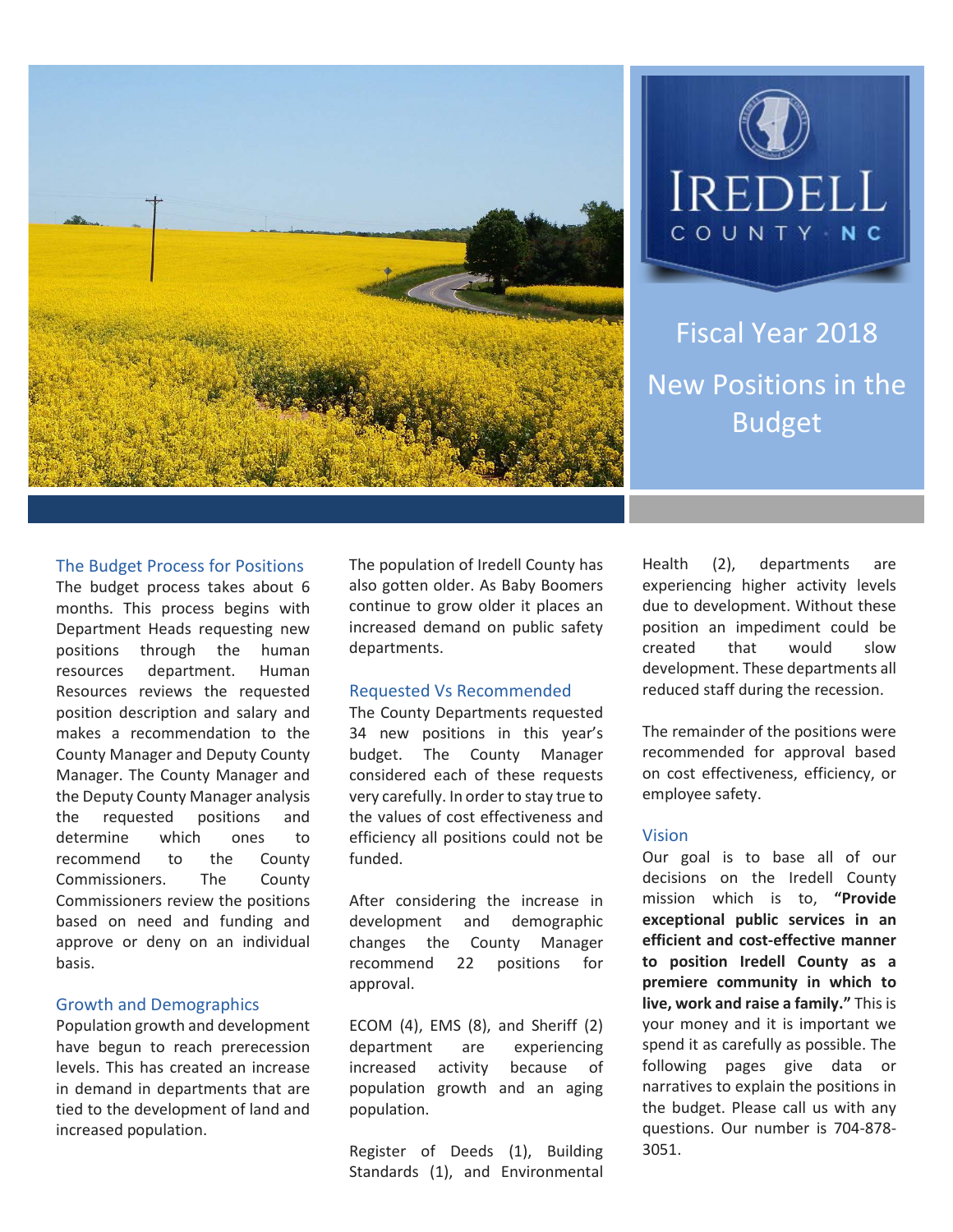## EMS 8 Paramedics

The additional EMS positions recommended in the 2018 budget are recommended to staff a new EMS station collocated with Cool Springs Fire Department. As you can see from the maps below this addition provides additional coverage to the eastern side of the County. This will also give the County an additional unit to provide backup and standby coverage for other sections of the County. These 8 positions are required to add an ambulance for 24 hour coverage. Because of the increase in aging population and the continued population growth, along with the efficiency gained by locating a unit in a new fire station, these position were recommended for approval by the County Manager.

|                |            | Sq.     | Call   | Calls per | Total                |
|----------------|------------|---------|--------|-----------|----------------------|
| County         | Population | Mileage | Volume |           | Ambulance Ambulances |
| <b>Iredell</b> | 173,206    | 597     | 34,500 | 3,450     | 10                   |
| Catawba        | 155,828    | 405     | 30,000 | 3,750     | 8                    |
| Alamance       | 157,522    | 435     | 36,000 | 4,500     | 8                    |
| Davidson       | 165,193    | 567     | 22,000 | 2,200     | 10                   |
| Cabarrus       | 195,714    | 364     | 32,000 | 2,667     | 12                   |
| Average        |            |         |        | 2,623     |                      |



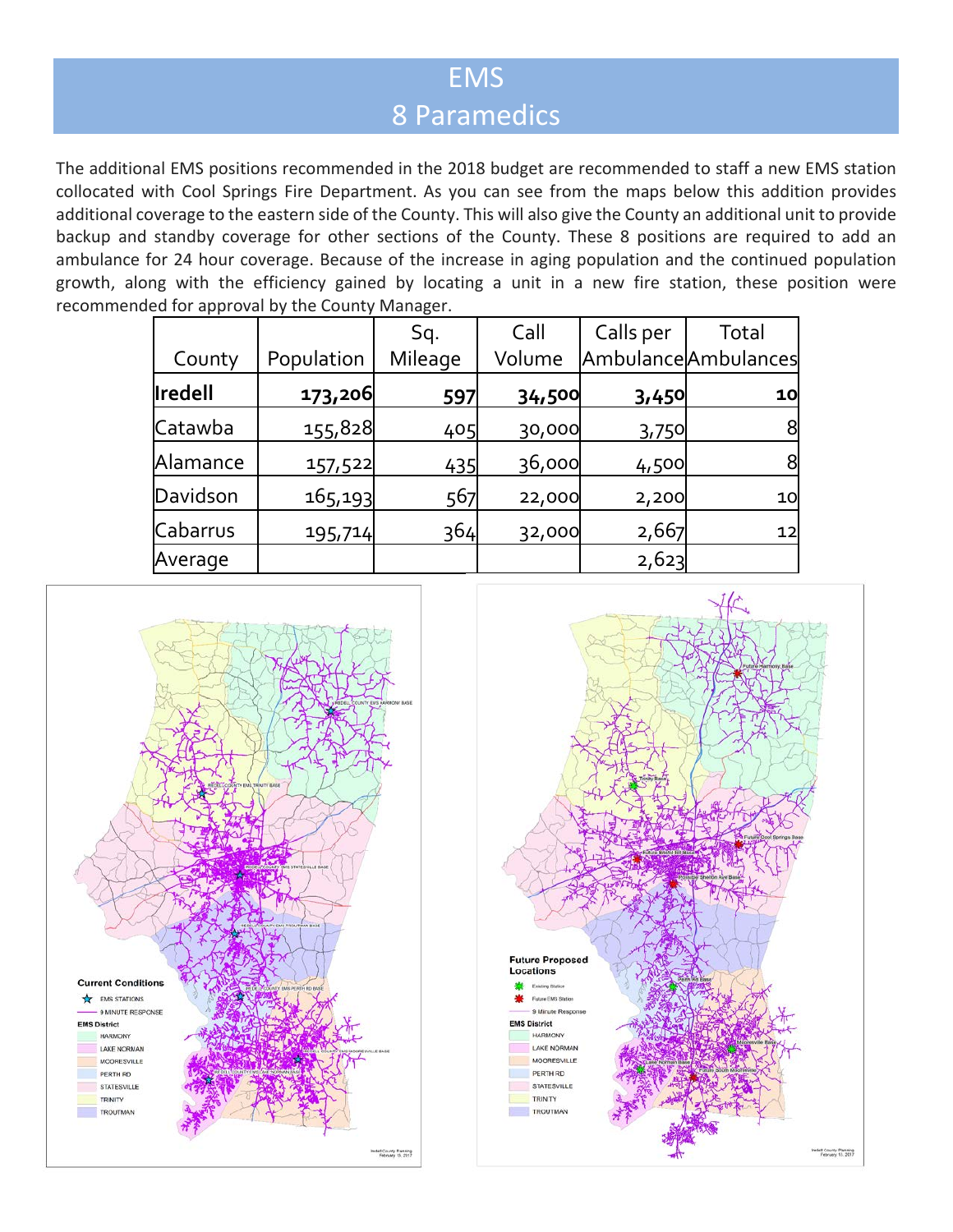### ECOM 4 Telecommunicators

ECOM has an established goal of 3,996 incidents per Telecommunicator. An outside consultant set this standard in 2010. As you can see from the chart below ECOM has far surpassed this goal for the last three years and will surpass it again in 2017. In actuality there are more than 4 new positions needed to meet this goal. Until the completion of the Public Safety Complex on Bristol Drive there is no room to add more Telecommunicators.



# Fire Marshall 1 Assistant Fire Marshall

The Fire Marshall's Office hired several part-time positions two years ago to help cover the increased work load of new and reoccurring inspections. The level of work has become consistent with the increase in development. A full-time employee would be more dependable and help cover the more consistent workload at this time. The recommended budget cuts the three part-time positions and adds a fulltime position. Changing 3 part-time to 1 full-time position will save the county \$3,338. Changing to the fulltime position was the most cost effective and efficient option.

## Animal Services 2 Kennel Techs

The Animal Shelter has used inmates from Alexander Correctional Facility to clean kennels at the Animal Shelter for a few years. This was an extremely cost effective source of labor. Unfortunately there were several downsides to this arrangement. The inmates need to be transported by an Iredell County employee daily, adding salary and benefits to current staff. This meant that the county was paying staff time for someone to pick up the inmates and drop them off. There were also concerns about the safety of staff at the shelter with the inmates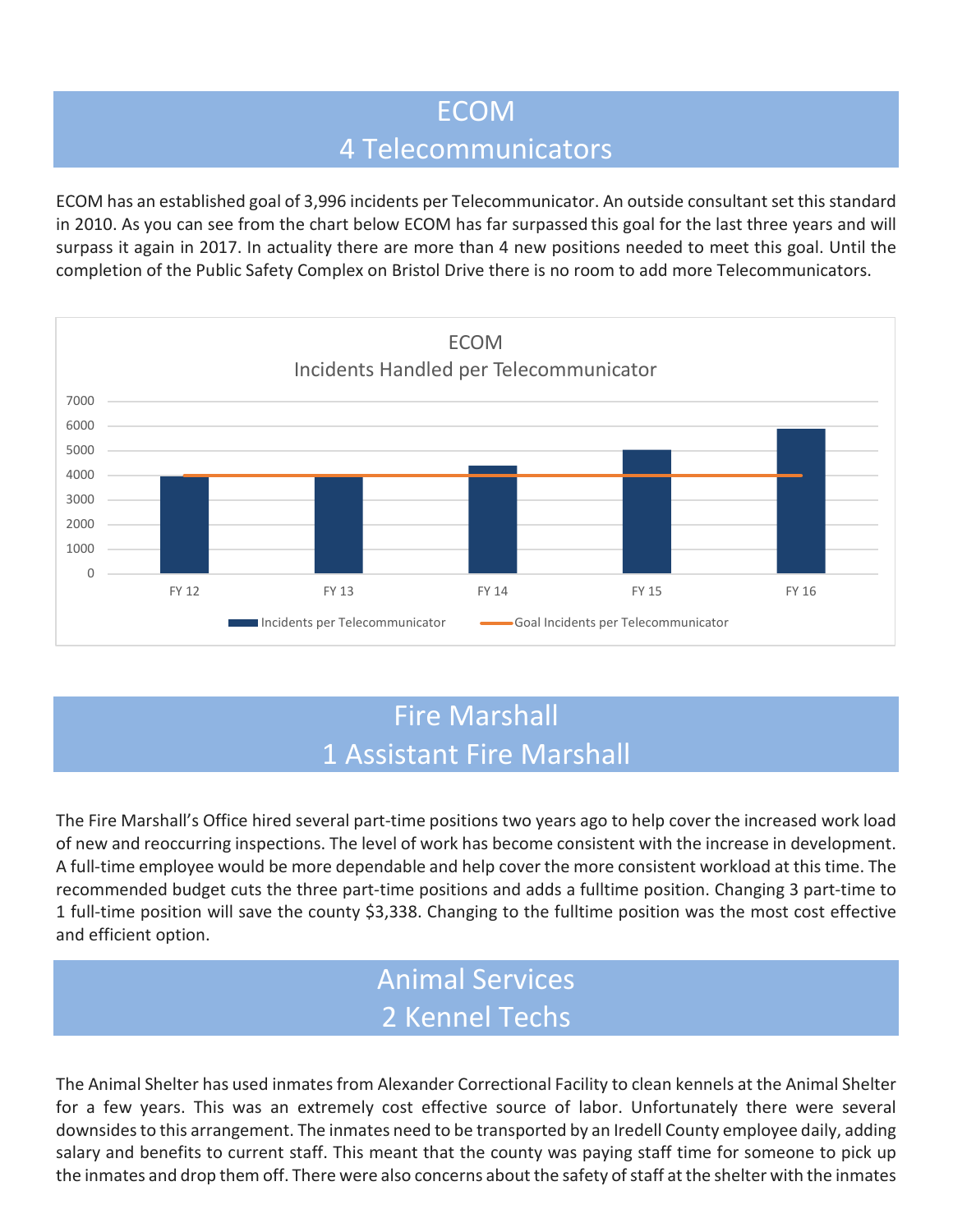and the risks of having inmates in a facility that stores veterinary medication. Because of the potential risks to employees and liability for the County the inmate labor program will end in the 2018 budget. In place of inmate labor it is recommended to add 1 new position and convert 1 part-time position to fulltime, to ensure the safety of County employees

# Building Standards 1 Inspector

The pace of development in Iredell County has increased to prerecession levels. Continued development increases the County tax base which allows us to keep the tax rate as low as possible. Currently the tax rate in Iredell County is the 17<sup>th</sup> lowest in North Carolina. One thing that developers look for when selecting a location is the amount of time that it takes to pull permits and get inspections. The Iredell County Building Standards Division prides itself on next day delivery of inspections. As you can see from the chart below our inspectors are more efficient than any comparable county. Our analysis shows that adding another position would reduce overtime and allow the development process to continue in a timely manner

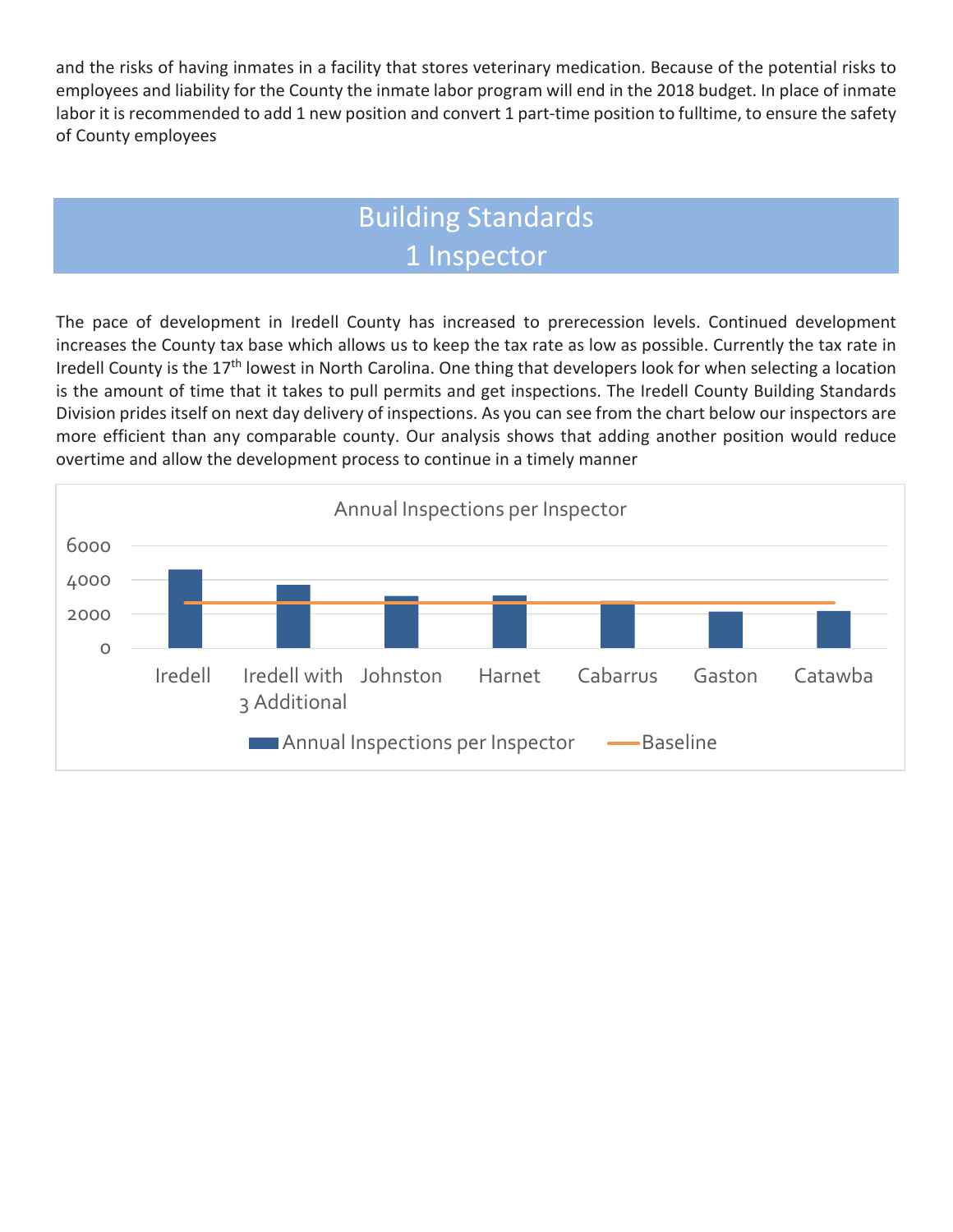### Environmental Health 1 Environmental Health Tech, 1 Health Services Planner

All development that occurs outside of the city limits requires a permit from Environmental Health. Environmental Health permits are pulled from The Central Permitting Department. The County Manager recommended this position for approval because someone with this specialty can increase customer satisfaction and efficiency when obtaining a permit. The chart below represents the number of new site visits requested. Each new site visit requires a new permit.



Iredell County has seen an alarming increase in opioid and heroin overdoses. A Human Services Planner is being recommended to develop and implement substance abuse prevention and avoidance efforts to the citizens of Iredell County

# Facility Services 1 Day Porter

The Day Porter position was recommended for approval based on potential efficiencies. Currently any minor repair must be handled by a member of facility services who is already stationed at another work site. Stopping work in the middle of a project creates inefficiencies for the facility services staff. By stationing a Day Porter in